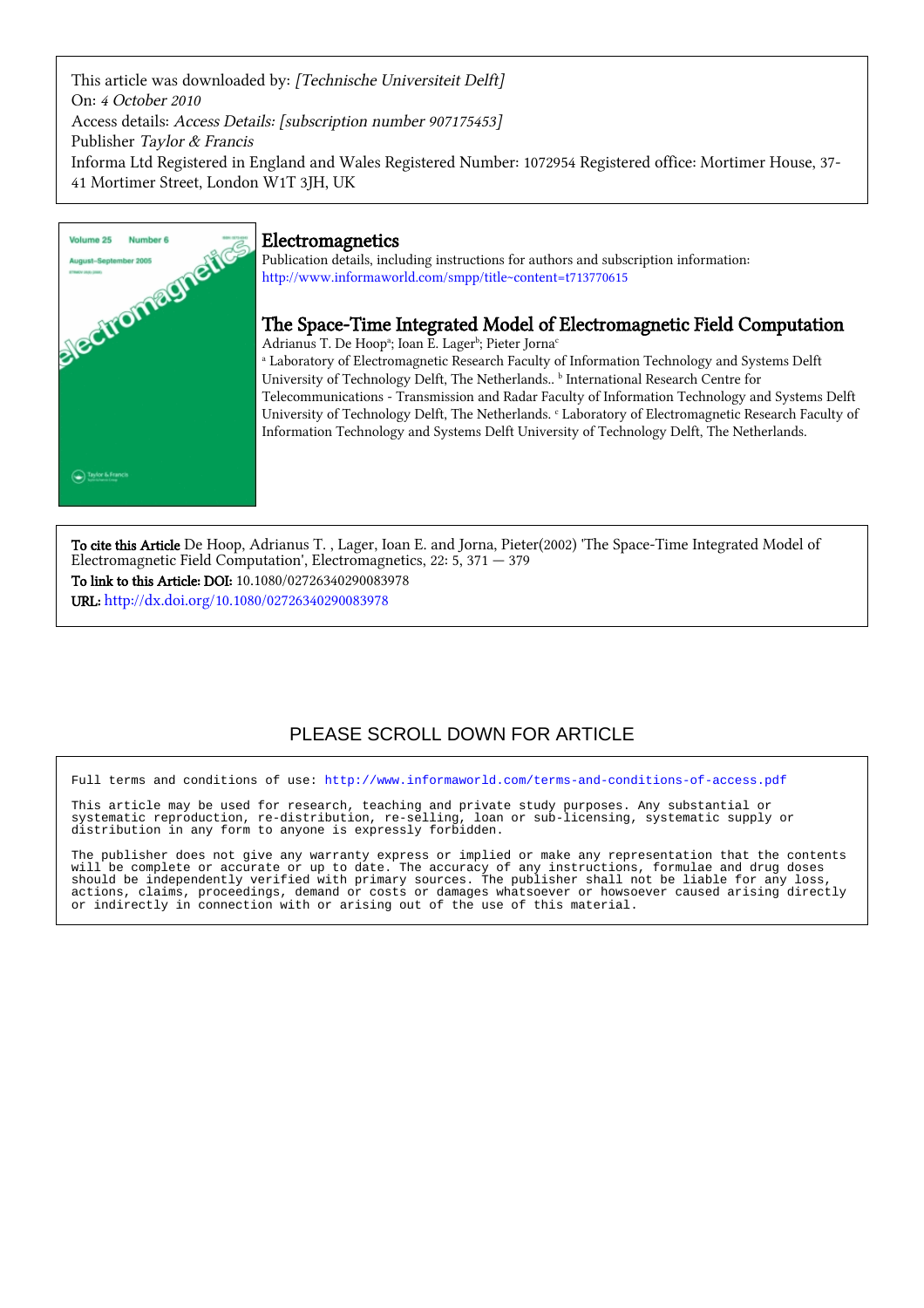

# **The Space-Time Integrated Model of Electromagnetic Field Computation**

ADRIANUS T. DE HOOP

Laboratory of Electromagnetic Research Faculty of Information Technology and Systems Delft University of Technology Delft, The Netherlands

# IOAN E. LAGER

International Research Centre for Telecommunications— Transmission and Radar Faculty of Information Technology and Systems Delft University of Technology Delft, The Netherlands

# PIETER JORNA

Laboratory of Electromagnetic Research Faculty of Information Technology and Systems Delft University of Technology Delft, The Netherlands

*An unconventional model of electromagnetic eld computation is presented. It aims at being as close to the physics as possible for the class of strongly heterogeneous and/or anisotropic media. The electric eld strength, the magnetic eld strength, the electric ux density, and the magnetic ux density are computed separately. Con sistently linear edge expansion functions are employed for the discretization of the eld strengths and consistently linear face expansion functions are employed for the discretization of the ux densities. The model imposes the exact satisfaction, for each element, of the space-time discretization, of the space-time integrated eld equations and compatibility relations, combined with the least-square satisfaction, for each such element, of the space-time integrated constitutive relations.*

**Keywords** electromagnetic field computation, heterogeneous media

Address correspondence to Adrianus T. de Hoop, Laboratory of Electromagnetic Research, Faculty of Information Technology and Systems, Delft University of Technology, Mekelweg 4, Delft 26280D, The Netherlands. E-mail: a.t.dehoop@its.tudelft.nl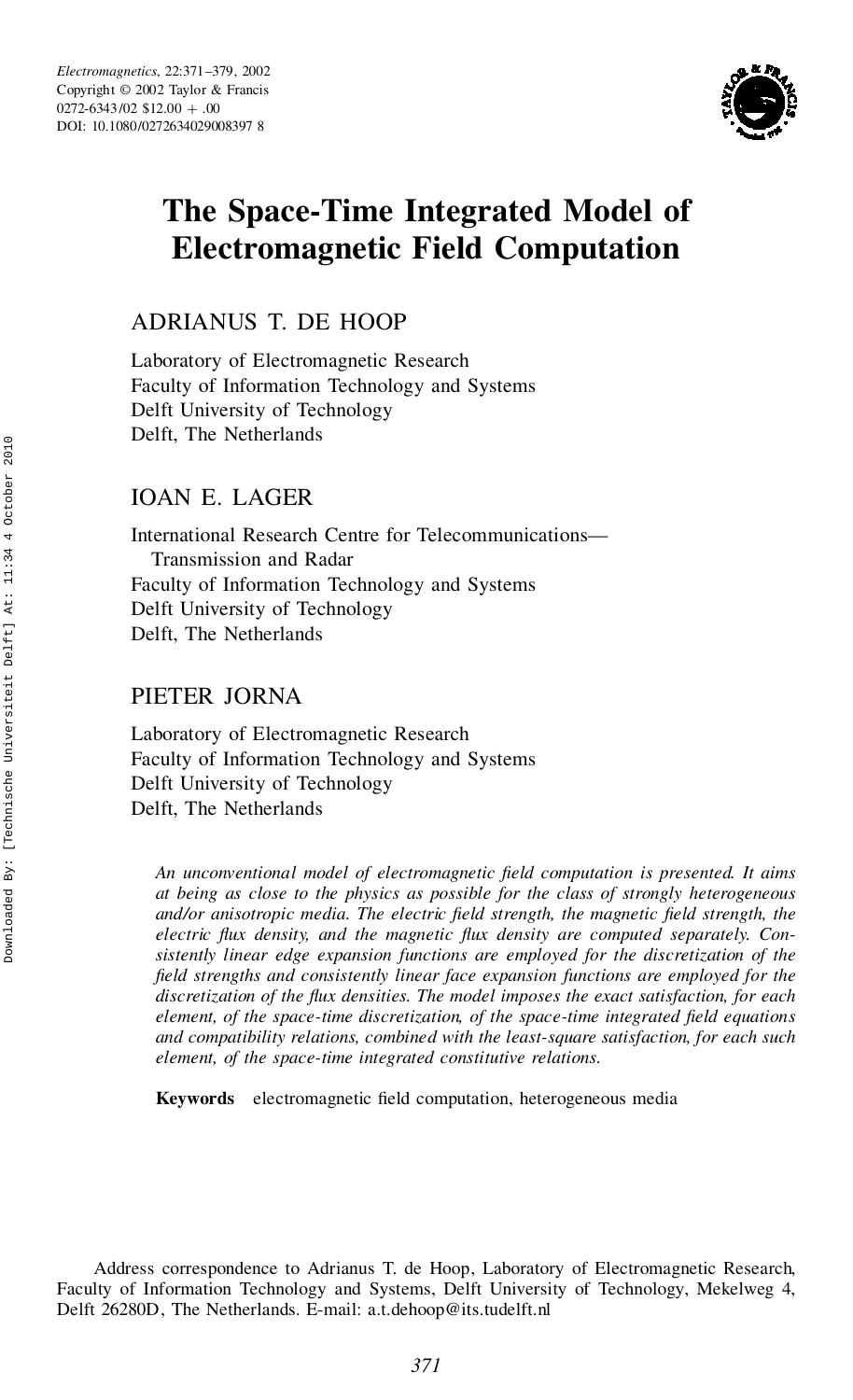## **Introduction**

Standard computational techniques for evaluating electromagnetic fields in configurations that, due to their degree of complexity, are not amenable to analytical methods involve the nite-element and nite-difference techniques. Both techniques are based on a description of the field behavior in terms of partial differential equations and, hence, can be expected to yield only approximations of a controlled accuracy in subdomains of a con figuration where the field quantities are continuously differentiable. The latter property holds wherever the constitutive material parameters vary continuously in space.

However, as soon as discontinuities in material properties occur, additional com putational measures have to be taken to circumvent a deterioration of the accuracy of the results in the neighborhood of interfaces. In particular, field values exactly at interfaces (in fact, their limiting values upon approaching either side of an interface) are often inaccurate. An observation of this nature applies more whenever fields are to be evaluated in strongly heterogeneous media (for example, in granular composites or fiberreinforced materials) where a discontinuous constitutive behavior persists down to the scale where actual measurements are still feasible, a scale that we refer to as the *mesoscopic* scale (in a computational scheme, this scale is taken to correspond to the mesh size of the spatial discretization). Under these circumstances, the standard methods fail to yield a result of uniform accuracy, and other methods, not based on the property of differentiability, but still describing the physics of the problem, have to be called upon. The *domain-integrated field equations* method (see de Hoop & Lager and the references therein) suggests the path to be followed in the quest for the identification of this alternative.

## **Prerequisites to Constructing a Model of Electromagnetic Field Computation**

The point of departure in our analysis is that all field and source quantities, as well as the constitutive parameters, are to be bounded, piecewise continuous functions in space and time. Across interfaces between adjacent subdomains of continuity, these quantities may show nite jump discontinuities. To enable the handling of radiation from sources in unbounded domains, the (possibly strongly) heterogeneous configuration is assumed to have a bounded support in space, while being embedded in a medium for which the causal space-time Green's field tensors are known in analytic form. The simplest medium in this category is the homogeneous, isotropic one. For the field excited by sources in such a configuration, the existence and the uniqueness of the initial-value problem (which implies a causal interaction between sources and excited fields) can be proven.

Now, it should be noted that on a mesoscopic scale, the property of differentiability cannot be guaranteed anymore (in fact, for a strongly heterogeneous configuration this property is lost throughout its support). To compute electromagnetic fields in a configuration of this kind, we first need a system of field relations that are devoid of derivatives. We denote these relations (and their accompanying "compatibility relations") as the *spacetime integrated eld equations* and *space-time integrated compatibility relations*. In the interior of each subdomain where differentiability does hold, these relations should meet the condition that they are equivalent to Maxwell's field equations and their accompanying compatibility relations, in a differential form. Note that this is the only set of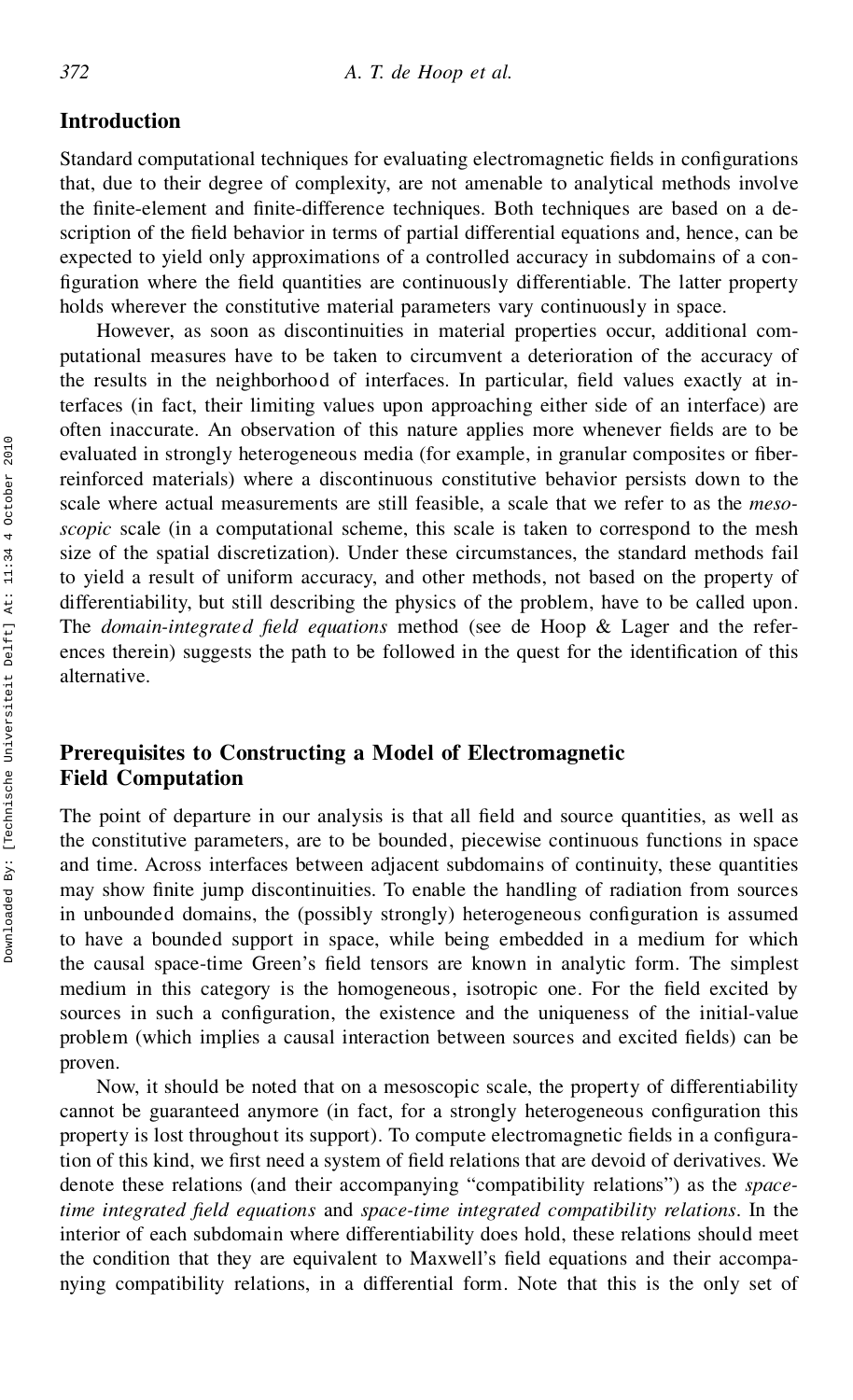equations for which, together with the pertaining boundary conditions across interfaces of jump discontinuity in material properties, the existence and the uniqueness of the solution can be proven rigorously.

In view of the wild fluctuations that the field quantities undergo upon crossing an interface where a large jump discontinuity in constitutive parameters manifests itself, the field representations to be used in the computation are the ones that are expressed in terms of their components that remain continuous upon crossing such an interface. These components are:

- $\bullet$  the tangential components of the electric field strength  $E$  and the magnetic field strength *H* and
- $\bullet$  the normal components of the electric flux density *D* and the magnetic flux density *B*.

On the other hand, along an interface, and in between interfaces intersecting the one under consideration, the field quantities still vary continuously with position, which property allows for a local approximation on a polynomial basis.

The next point of concern is the incorporation of the constitutive behavior. In view of the persistence of heterogeneity on the mesoscopic scale, it makes no sense to attribute a local value to any of the constitutive coefficients at any interior point of an element of the geometrical discretization. Here, we adopt the procedure that an "effective" constitutive coefficient is incorporated in the field evaluations by minimizing the discrepancy that corresponds to the norm of the mismatch in a constitutive relation that would hold in a domain of continuity. This norm is evaluated over the geometrical space-time elements used in the actual computation.

Operating in this manner, the entire physical structure of the field is exploited for carrying out field computations in strongly heterogeneous configurations. Owing to our choice for representing the field quantities exclusively in terms of their components that are continuous across interfaces of jump discontinuity in constitutive parameters, no mesh refinement near such interfaces is required, while accuracy of the results is maintained up to these surfaces. To substantiate this statement, we note that the domain-integrated field equations approach to computing quasi-static magnetic fields (which is the direct counterpart of the method discussed in this analysis in the case of quasi-static magnetic fields) has proven to provide results of superior accuracy, in acceptable computation times, in configurations with relative contrasts in constitutive parameters that go up to 1000 (de Hoop  $\&$  Lager, 2000), without requiring any mesh refinement in the vicinity of interfaces. On the other hand, along an interface, and in both consideration, the field quantities still vary c allows for a local approximation on a polynom<br>The next point of concernentive or deterogenchis to the mesons to the const

The model, as presented up to this point, accounts for the *spatial* behavior of the field. The *temporal* behavior is still to be accounted for. At this point, we note that, although in the analysis time-varying behaviors of the media (as in parametrically excited media) might be incorporated, we take the media to be time invariant, which implies that only the prescribed source distributions dictate the space-time evolution of the field. Now, in accordance with the spatial behavior of the field and its sources, we assume that the source quantities are bounded functions of time, with possible jump discontinuities at discrete instants. Because of this, differentiation with respect to time should be avoided as well. By assuming a Cartesian space-time decomposition ( $\mathbb{R}^3 \times \mathbb{R}$ ) of the pseudo-Euclidean space-time continuum, an integration with respect to time accomplishes this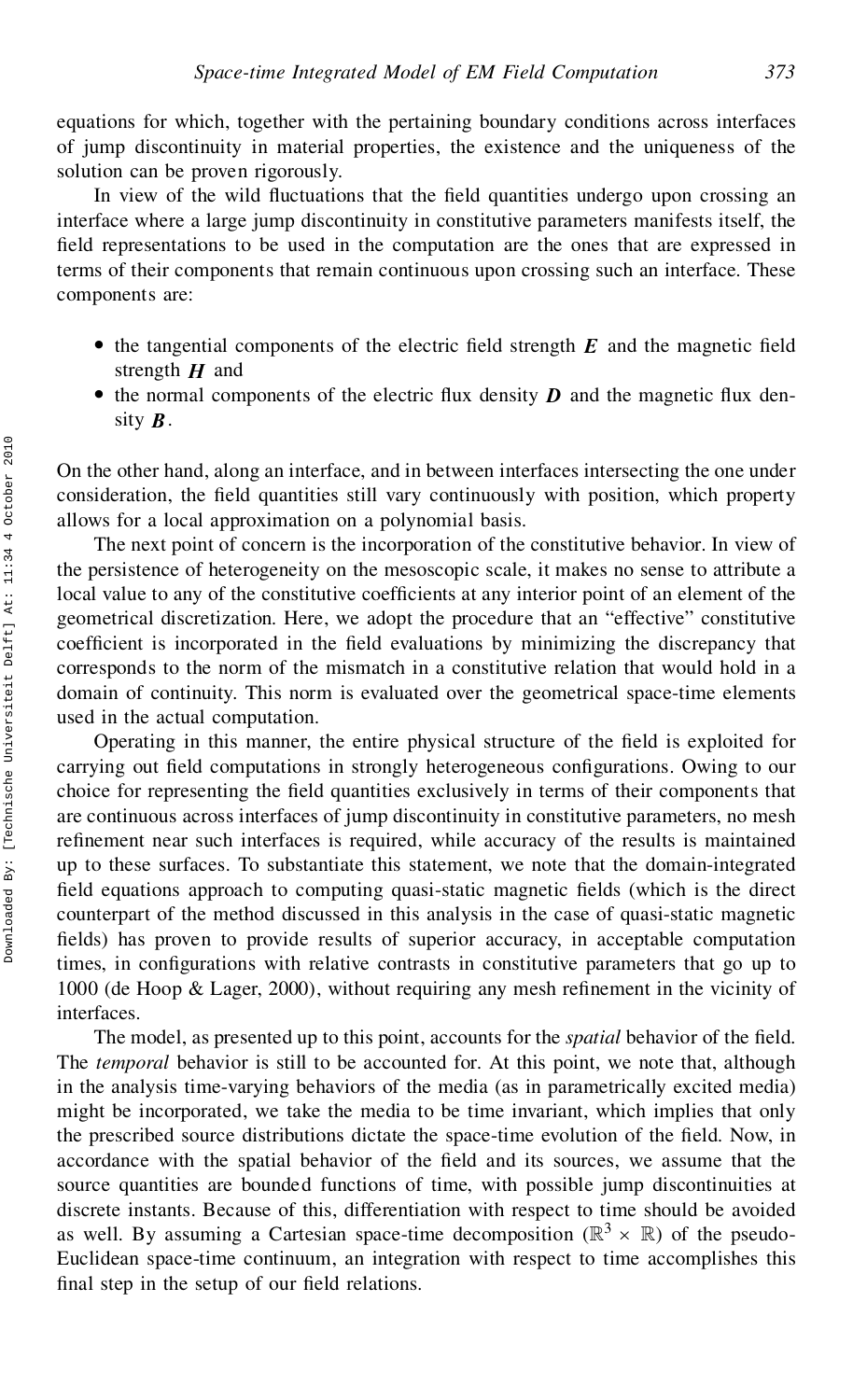### **The Space-Time Integrated Model of Electromagnetic Field Computation**

The concepts presented above are now used as a basis for constructing a computational model of the electromagnetic field in strongly heterogeneous media. Since all relations pertaining to this model are to be given as integral expressions, we refer to it as the *space-time integrated model of electromagnetic eld computation*.

Throughout our analysis, position in the three-dimensional space  $\mathbb{R}^3$  is specified by the position vector  $\bf{r}$  with respect to some orthogonal Cartesian reference frame, while the time coordinate is  $t \in \mathbb{R}$ . The four field quantities describing the physical properties of the electromagnetic field are: electric field strength  $E(r, t)$ , magnetic field strength  $H(r, t)$ , electric flux density  $\mathbf{D}(\mathbf{r},t)$ , and magnetic flux density  $\mathbf{B}(\mathbf{r},t)$ . Note in this respect that keeping the four vectorial field quantities  $E$ ,  $H$ ,  $D$ , and  $B$  in the computational scheme (rather than keeping  $E$  and  $H$  only, which is standard practice in electromagnetic field computation) is also in accordance with the physics of the electromagnetic field, where the Poynting vector  $\mathbf{S} = \mathbf{E} \times \mathbf{H}$  represents the surface density of electromagnetic power flow and  $G = D \times B$  represents the volume density of electromagnetic momentum.<br>Another aspect of our method is that the source distributions that excite the configuration are incorporated in the constitutive relations, which is the standard method in linear, time-invariant systems theory.

#### *Field Relations*

Let  $\mathcal{D} \subset \mathbb{R}^3$  be any bounded domain with piecewise smooth boundary surface  $\partial \mathcal{D}$ , the unit vector along the outward normal to  $\partial \mathcal{D}$  being denoted as *n*. Let  $\mathcal{T} \subset \mathbb{R}$  be any bounded time interval  $\mathcal{T} = \{t \in \mathbb{R}, t_1 < t < t_2\}$  with boundary points  $t_1$  and  $t_2$ , and let  $\partial T = \{t \in \mathbb{R}, \{t = t_1\} \}$   $\{t = t_2\}$ . Then, based on our choice for the Cartesian decomposition  $\mathbb{R}^3 \times \mathbb{R}$  of the pseudo-Euclidean space-time continuum, the *space-time integrated eld relations* are

$$
\int_{\partial \mathcal{D} \times \mathcal{T}} \mathbf{n} \times \mathbf{H}(\mathbf{r}, t) \, dA dt - \int_{\mathcal{D}} \mathbf{D}(\mathbf{r}, t) \, dV \bigg|_{\partial \mathcal{T}} = \mathbf{0},\tag{1}
$$

$$
\int_{\partial \mathcal{D} \times \mathcal{T}} \mathbf{n} \times \mathbf{E}(\mathbf{r}, t) \, dA dt + \int_{\mathcal{D}} \mathbf{B}(\mathbf{r}, t) \, dV \bigg|_{\partial \mathcal{T}} = \mathbf{0},\tag{2}
$$

while the *space-time integrated compatibility relations* are

$$
\int_{\partial \mathcal{D}} \mathbf{n} \cdot \mathbf{D}(\mathbf{r}, t) \, dA \big|_{\partial \mathcal{T}} = 0,
$$
\n(3)

$$
\int_{\partial \mathcal{D}} \mathbf{n} \cdot \mathbf{B}(\mathbf{r}, t) \, dA \big|_{\partial \mathcal{T}} = 0,
$$
\n(4)

where the notation  $|\partial T|$  stands for  $f(t)|\partial T = f(t_2) - f(t_1)$ .

In any subdomain  $\mathcal{D} \times \mathcal{T} \subset \mathbb{R}^3 \times \mathbb{R}$  where the field quantities are continuously differentiable with respect to both space *and* time coordinates, the field equations (1) and (2) are equivalent to the standard electromagnetic field equations in differential form. To show this, an application of Gauss's integral theorem to the first terms on the lefthand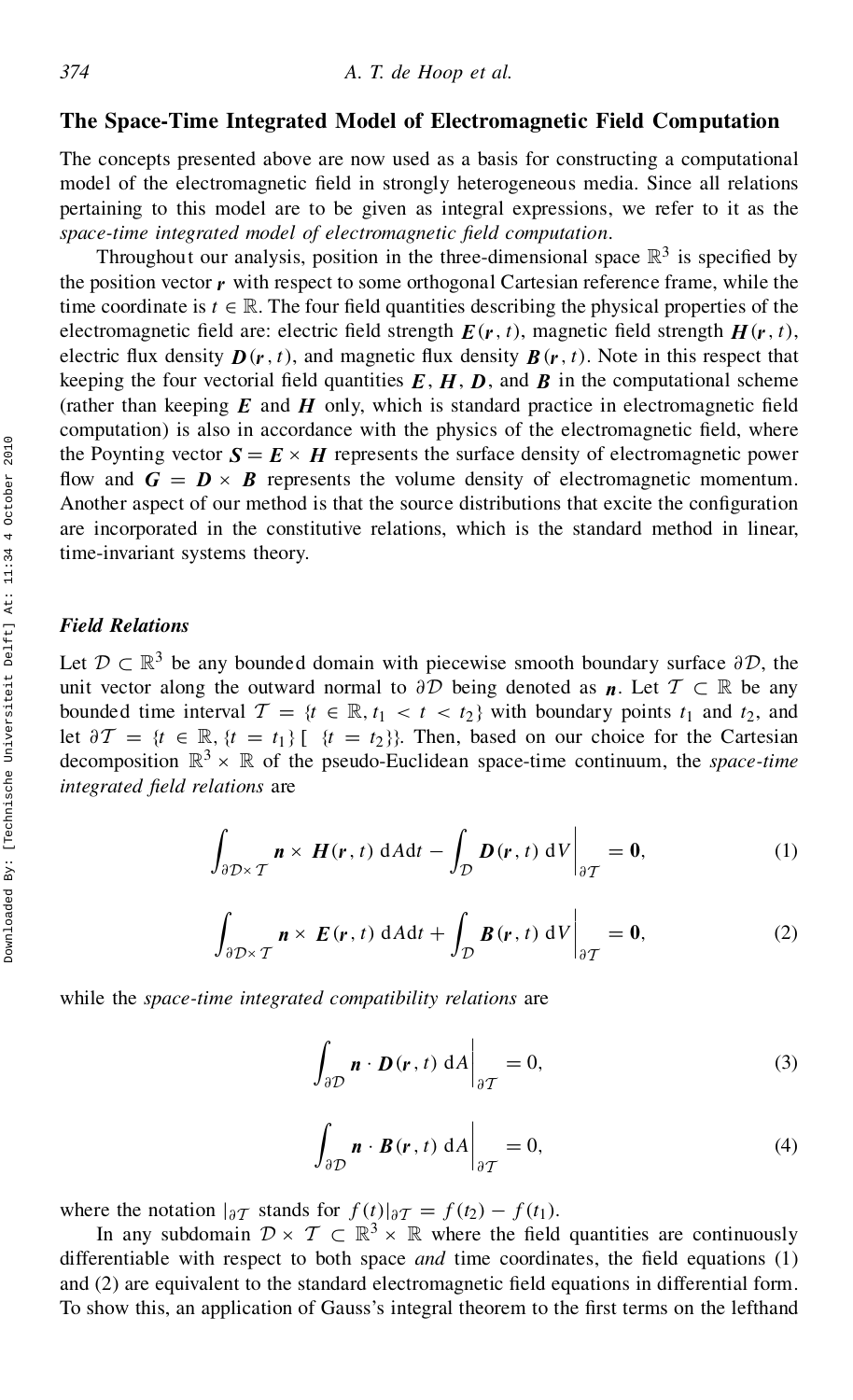sides and an application of the theorem of one-dimensional calculus to the second terms leads to

$$
\nabla \times \boldsymbol{H}(\boldsymbol{r},t) - \partial_t \boldsymbol{D} = \boldsymbol{0},\tag{5}
$$

$$
\nabla \times \boldsymbol{E}(\boldsymbol{r},t) + \partial_t \boldsymbol{B} = \boldsymbol{0},\tag{6}
$$

which are the desired expressions. Analogously, from Equations (3) and (4), it follows that

$$
\partial_t \nabla \cdot \mathbf{D}(\mathbf{r}, t) = 0,\tag{7}
$$

$$
\partial_t \nabla \cdot \boldsymbol{B}(\mathbf{r}, t) = 0,\tag{8}
$$

which are the standard compatibility relations in differential form. While the carrying out of the procedure indicated above requires the continuous differentiability of the field quantities throughout  $\mathcal{D} \times \mathcal{T}$ , the space-time integrated form of the relations requires only piecewise continuity:

- of the *tangential* components of  $H$  and  $E$  on  $\partial D \times T$ ,
- of the *normal* components of  $D$  and  $B$  on  $\partial D$ ,
- and of *D* and *B* on *D*.

#### *Continuity Conditions in Space and Time*

By applying Equations (1) and (2) to a space-time "pillbox" (of vanishing height in space and vanishing duration in time) at an interface between two media with different constitutive parameters, and using the boundedness of the field quantities, these interface boundary conditions follow:

$$
\nu \times H(r, t) = \text{continuous across interface},\tag{9}
$$

$$
\nu \times E(\mathbf{r}, t) = \text{continuous across interface}, \tag{10}
$$

with  $\nu$  denoting the unit vector along the normal to the interface. Application of the same procedure to Equations (3) and (4) leads to

$$
\nu \cdot \mathbf{D}(\mathbf{r}, t) = \text{continuous across an interface},\tag{11}
$$

$$
\mathbf{v} \cdot \mathbf{B}(\mathbf{r}, t) = \text{continuous across an interface.} \tag{12}
$$

By applying Equations (1) and (2) to a time interval of vanishing duration, using the boundedness of the first terms in the righthand side over the interval  $\mathcal{T}$ , and bearing in mind that the resulting relation has to hold for any spatial domain  $D$ , it follows that

$$
D(r, t) = \text{continuous across a jump discontinuity in time}, \tag{13}
$$

$$
\mathbf{B}(\mathbf{r},t) = \text{continuous across a jump discontinuity in time.} \tag{14}
$$

From the interface boundary conditions in space, Equations  $(9)$ – $(12)$ , we learn that, as far as their behavior in space is concerned, the field representations to be used in the computational scheme are the ones whose expansion coefficients should be directly related to the values of the *tangential* components of *H* and *E* and the *normal* components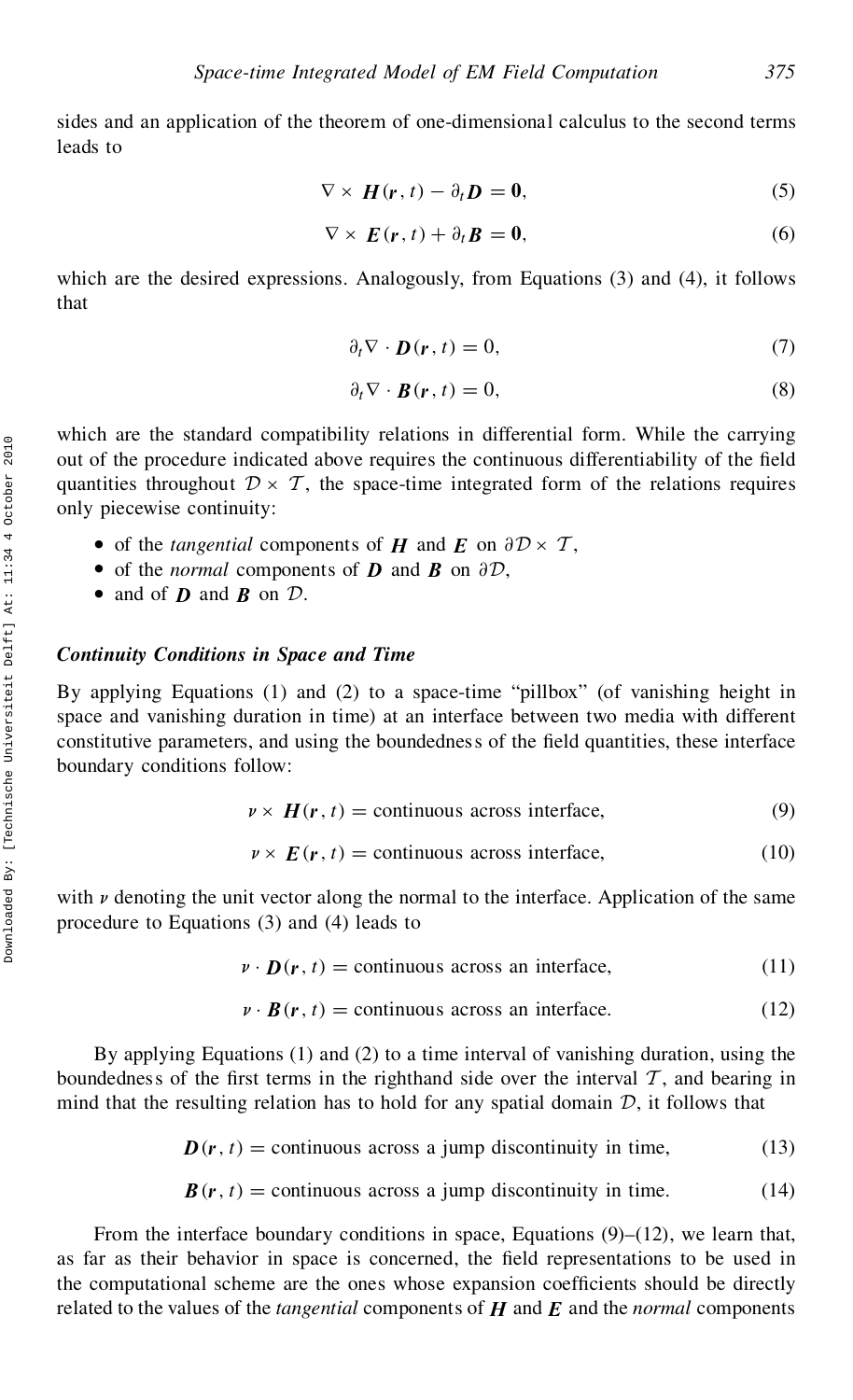of *D* and *B* on the boundary surfaces of the elementary cells in the discretized geometry. To exploit such representations in Equations (1) and (2), the analytical continuation of *D* and  $\boldsymbol{B}$  into the interior of the elementary cells is also needed. Additionally, accounting for the constitutive relation (see below) requires the analytical continuation of *H* and *E* into the interior of the elementary cells as well. As will be shown below, spatially linear expansions on a simplicial mesh (tetrahedra in  $\mathbb{R}^3$ ) provide a consistent framework in this respect.

As far as the time behavior is concerned, we start from the continuity conditions of Equations (13) and (14) taken at the possible jump discontinuities in time and analytically continue the relevant representations into the interior of the interval in between these instances, via a linear interpolation. This still leaves *H* and *E* to be represented in time. Here, we observe that the configuration is excited via impressed volume source densities (see below), whose time behavior is bound to be such as to lead to a continuous time behavior of the field quantities everywhere in space. By considering the class of timeinvariant configurations,  $H$  and  $E$  are then also to be continuous in time. Therefore, as far as time is concerned, the same type of expansion as for *D* and *B* applies.

## *Constitutive Relations*

In the standard constitutive relations, the quantities  $\boldsymbol{D}$  and  $\boldsymbol{B}$  are taken to be partly related to the quantities  $E$  and  $H$  (passive response), and partly to direct excitation by external sources (active response). The media in our configuration are taken to be linear, time invariant, locally reacting, and without magneto-electric or chiral properties. Then, in any subdomain  $\mathcal{D} \times \mathcal{T} \subset \mathbb{R}^3 \times \mathbb{R}$  where the material parameters are continuous functions of position, the *exact* field quantities (i.e., those that satisfy Equations  $(5)-(8)$ ) are taken to satisfy the following constitutive relations:

$$
\boldsymbol{D}(\mathbf{r},t) = \left[\boldsymbol{\epsilon}(\mathbf{r},t) \stackrel{(t)}{*} \boldsymbol{E}(\mathbf{r},t)\right] + \boldsymbol{P}(\mathbf{r},t),\tag{15}
$$

$$
\boldsymbol{B}(\mathbf{r},t) = [\mu(\mathbf{r},t) * \boldsymbol{H}(\mathbf{r},t)] + \mu_0 \boldsymbol{M}(\mathbf{r},t), \qquad (16)
$$

where  $\epsilon(\mathbf{r},t)$  and  $\mu(\mathbf{r},t)$  denote the permittivity and the permeability relaxation tensors, respectively,  $*$  denotes time convolution,  $P(r, t)$  and  $M(r, t)$  denote the impressed electric polarization and magnetization, respectively, and  $\mu_0$  denotes the permeability of the vacuum. The use of the factor  $\mu_0$  is dictated by SI. Note that the manner of introducing external volume source densities in Equations (15) and (16) deviates from the one employed in de Hoop (1995, 610–613) (the change affecting the values of  $\boldsymbol{D}$ and *B* inside subdomains occupied by external sources only).

As far as the possible discontinuous behavior in time is concerned, we observe that, from a physical point of view, on intervals of differentiability, the quantities  $\partial_t P$  and  $\mu_0 \partial_t M$  (which are the volume source densities of external electric and magnetic current, respectively (de Hoop, 1995, 610)) are to be piecewise continuous in time (as well as in space). This property implies that  $P$  and  $M$  themselves are continuous in time (with possible finite jumps in the time derivative), which, in turn, based on the continuity in time of  $\bm{D}$  and  $\bm{B}$  and on the assumed time-invariance of the configurations, implies that *E* and *H* are continuous in time as well.

In the case of a computational model that employs an expansion of the field quantities on  $\partial \mathcal{D}$  and  $\partial \mathcal{T}$ , together with an analytical continuation of these values into  $\mathcal{D}$  and  $\mathcal{T}$  (as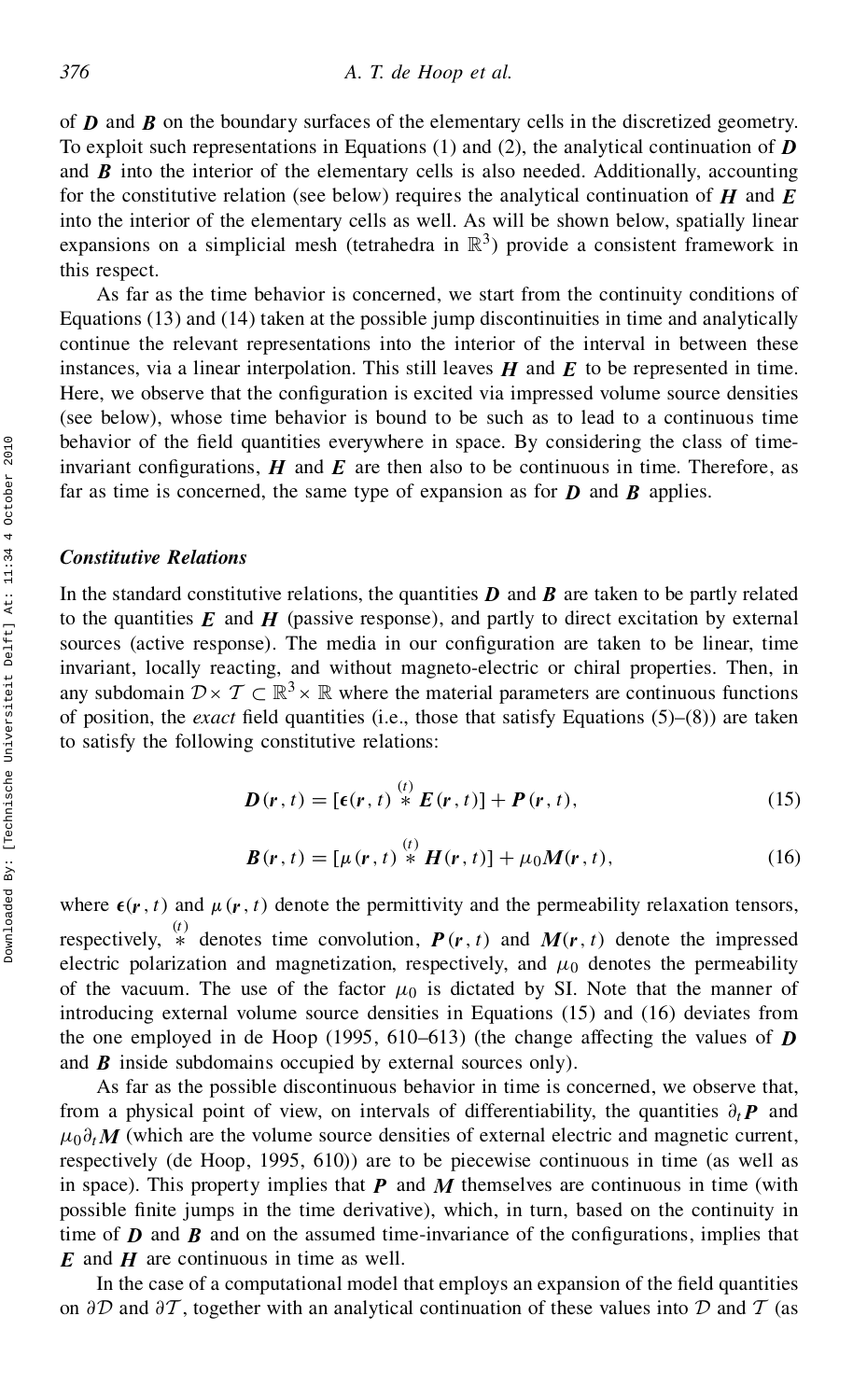indicated above), a pointwise satisfaction of the constitutive relations of Equations (15) and (16) no longer makes sense. In our computational model, we replace these pointwise constitutive relations by the space-time integrated constitutive relations that are taken as

$$
\left\{\int_{\mathcal{D}\times\mathcal{T}}\left|\bm{D}(\bm{r},t)-\left[\widetilde{\bm{\epsilon}}(\bm{r},t)\stackrel{(t)}{*}\bm{E}(\bm{r},t)\right]-\bm{P}(\bm{r},t)\right|^2\,\mathrm{d}V\,\mathrm{d}t\right\}^{1/2}=\text{minimum},\quad(17)
$$

$$
\left\{\int_{\mathcal{D}\times\mathcal{T}}\left|\boldsymbol{B}(\boldsymbol{r},t)-\left[\tilde{\mu}(\boldsymbol{r},t)\stackrel{(t)}{*}\boldsymbol{H}(\boldsymbol{r},t)\right]-\mu_0\boldsymbol{M}(\boldsymbol{r},t)\right|^2\,\mathrm{d}V\,\mathrm{d}t\right\}^{1/2}=\text{minimum},\quad(18)
$$

where  $\tilde{\epsilon}(r, t)$  and  $\tilde{\mu}(r, t)$  denote some "effective" permittivity and permeability relaxation functions, respectively, that are representative for the properties of the medium on a mesoscopic scale. The volume integral in the lefthand side of Equation  $(17)$  defines a norm over the function space of electric flux densities (hereafter denoted as  $\|\cdot\|_D$ ), while the volume integral in the lefthand side of Equation  $(18)$  defines a norm over the function space of magnetic flux densities (hereafter denoted as  $\|\cdot\|_B$ ). For carrying out the minimization procedure in Equations  $(17)$  and  $(18)$  we keep fixed the expansions of *D* and *B* as well as the source terms *P* and *M* (that have prescribed values), and vary the expansions of  $H$  and  $E$ .

Note that the substitution of the exact field quantities in a subdomain of continuity (those that satisfy the pointwise constitutive relations in Equations  $(15)$  and  $(16)$ ) in Equations (17) and (18) yields the (absolute) minimum of zero for those expressions.

#### *Causality Condition*

The construction of the space-time integrated model of electromagnetic field computation is concluded by stating that the causality condition requires the field quantities to vanish throughout space prior to the onset of the action of the field source distributions.

#### **Discretized Computational Model**

The relations that have been derived above for arbitrary space-time domains  $\mathcal{D} \times \mathcal{T} \subset$  $\mathbb{R}^3 \times \mathbb{R}$  will now be applied to a specific, discretized computational model. For reasons of algebraic topology, we adopt a spatial decomposition of the domain of computation into simplices, i.e., tetrahedra in  $\mathbb{R}^3$  (triangles in  $\mathbb{R}^2$ ). The temporal discretization is achieved by means of a decomposition of the time interval  $T$  into simplices as well, i.e., segments in R (hereafter referred to as *time divisions*).

The spatial and temporal discretization aspects are discussed separately below.

#### *Spatial Discretization*

The (mesoscopic) domains  $D$  in Equations (1)–(4), (17), and (18) are now identified with each of the simplicial cells  $S_m$  ( $m = 1, \ldots, M$ ) of the simplicial decomposition of the domain of computation.

To identify the appropriate set of expansion functions, we first note that at any given vertex *i* (*i* = 0, 1, 2, 3) of an arbitrary tetrahedron S with vertices at  $r_i$  (*i* = 0, 1, 2, 3), the oriented edges emerging from that vertex  $e_{i,j}$  ( $j = 0, 1, 2, 3, j \neq i$ ) and the outwardly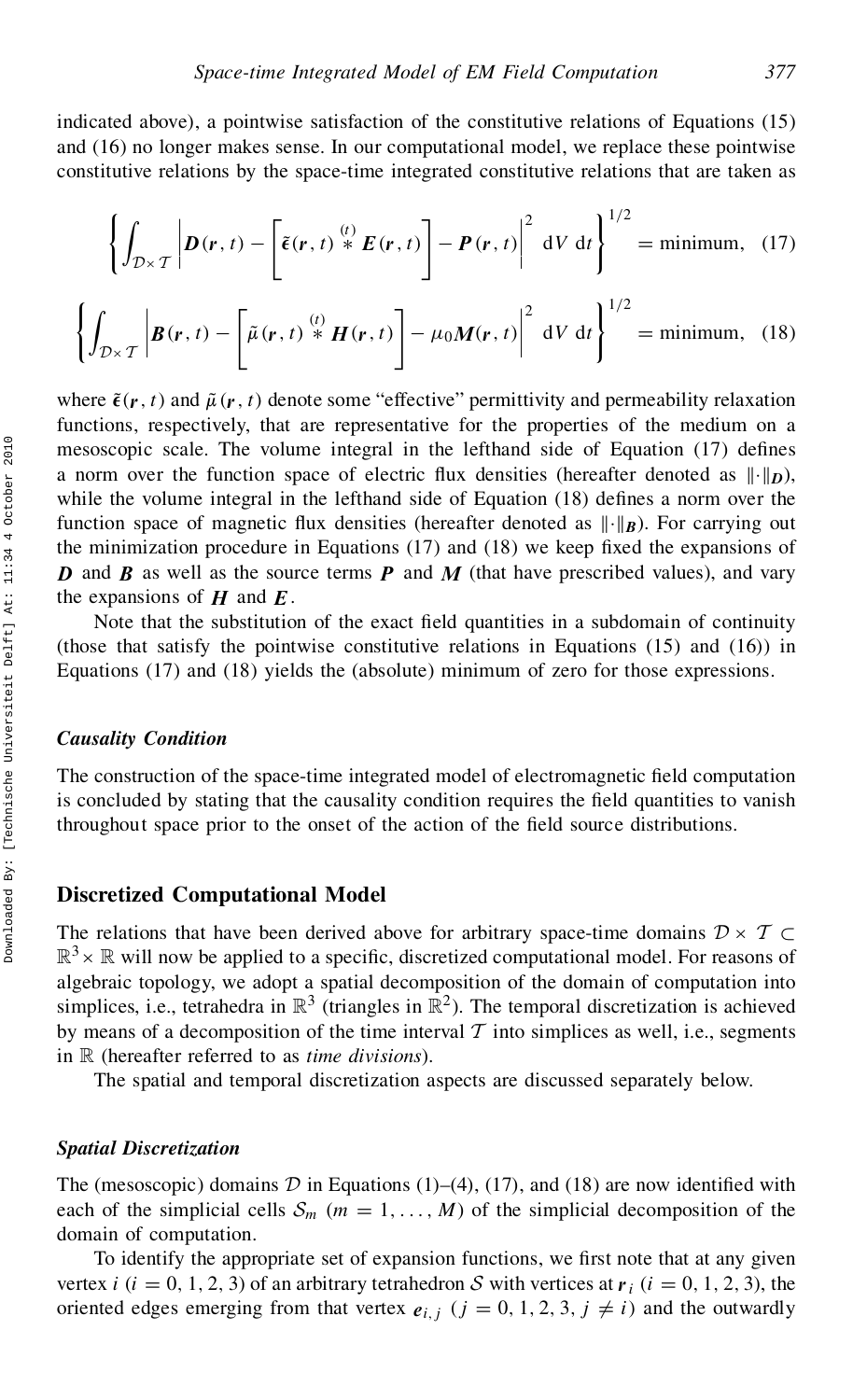oriented areas of the faces meeting at that vertex  $A_j$  ( $j = 0, 1, 2, 3, j \neq i$ , with j being the index of the vertex opposite to the relevant face) satisfy the relation

$$
e_{i,j_1} \cdot A_{j_2} = -3V_S \delta_{j_1,j_2}
$$
, for  $i = 0, 1, 2, 3, j_1, j_2 = 0, 1, 2, 3, j_1 \neq i, j_2 \neq i$ , (19)

where  $V_{\mathcal{S}}$  denotes the volume of the relevant tetrahedron and  $\delta_{j_1,j_2}$  denotes the Kronecker symbol. Equation (19) implies that the sets  $\{e_{i,j}\}\$  and  $\{A_j\}$  ( $j = 0, 1, 2, 3, j \neq i$ ) form at the vertex *i* (*i* = 0, 1, 2, 3) a set of reciprocal base vectors in  $\mathbb{R}^3$  (with  $-3V_s$  as their interrelation coefficient). It then follows that an arbitrary vector  $X(r, t) \in \mathbb{R}^3 \times \mathbb{R}$  can be represented at any vertex  $i$  of the tetrahedron  $S$  and at any instant  $t$ :

• as an *edge expansion* 

$$
X(r_i, t) = -\sum_{\substack{j=0 \ j \neq i}}^3 \alpha_{i,j}^X(t) \frac{A_j}{3V_S} \quad \text{for } i = 0, 1, 2, 3,
$$
 (20)

the expansion coefficients  $\alpha_{i,j}^X(t)$  being

$$
\alpha_{i,j}^X(t) = X(r_i, t) \cdot e_{i,j} \quad \text{for } i = 0, 1, 2, 3, j = 0, 1, 2, 3, j \neq i,
$$
 (21)

• or as a *face expansion* 

$$
X(r_i, t) = -\sum_{\substack{j=0 \ j \neq i}}^3 \beta_{i,j}^X(t) \frac{e_{i,j}}{3V_S} \quad \text{for } i = 0, 1, 2, 3,
$$
 (22)

the expansion coefficients  $\beta_{i,j}^X(t)$  being

$$
\beta_{i,j}^X(t) = X(r_i, t) \cdot A_j \quad \text{for } i = 0, 1, 2, 3, j = 0, 1, 2, 3, j \neq i. \tag{23}
$$

(In practice, the basis functions are scaled down such that they become dimensionless.)

Once the type of expansion has been chosen at each vertex, the values of the quantity to be discretized are first extrapolated along edges and across faces and, subsequently, analytically continued in the interior of the tetrahedron. Since, presumably, the mesh size is chosen such that spatial polynomial expansions of degree one suffice for the approximation of the values throughout the tetrahedra  $S_m$ , the representation along edges and across faces and in the interior of the tetrahedron is constructed out of the vertex values by means of a spatial linear interpolation. Note that the simplex is the only geometrical object for which such a consistently linear interpolation can be carried out (Naber, 1980).  $X(r_i, t) = -\sum_{j=0} \alpha_{i,j}^X(t) \frac{A_j}{3V_S}$  for<br>
the expansion coefficients  $\alpha_{i,j}^X(t)$  being<br>  $\alpha_{i,j}^X(t) = X(r_i, t) \cdot e_{i,j}$  for  $i = 0, 1, 2, 3$ ,<br>  $\bullet$  or as a *face expansion*<br>  $X(r_i, t) = -\sum_{j=0}^3 \beta_{i,j}^X(t) \frac{e_{i,j}}{3V_S}$  for<br>
the

We now observe that a violation of the continuity conditions of Equations (9)– (12) across interfaces would manifest itself as an action of spurious surface sources at such interfaces, with the consequence of a deterioration of the field values, certainly in the neighborhood of the interface and possibly, through error propagation, also away from them. For this reason, we invoke these interface continuity conditions (in machine precision) across *all* faces of adjacent tetrahedra. To achieve this, edge expansion is to